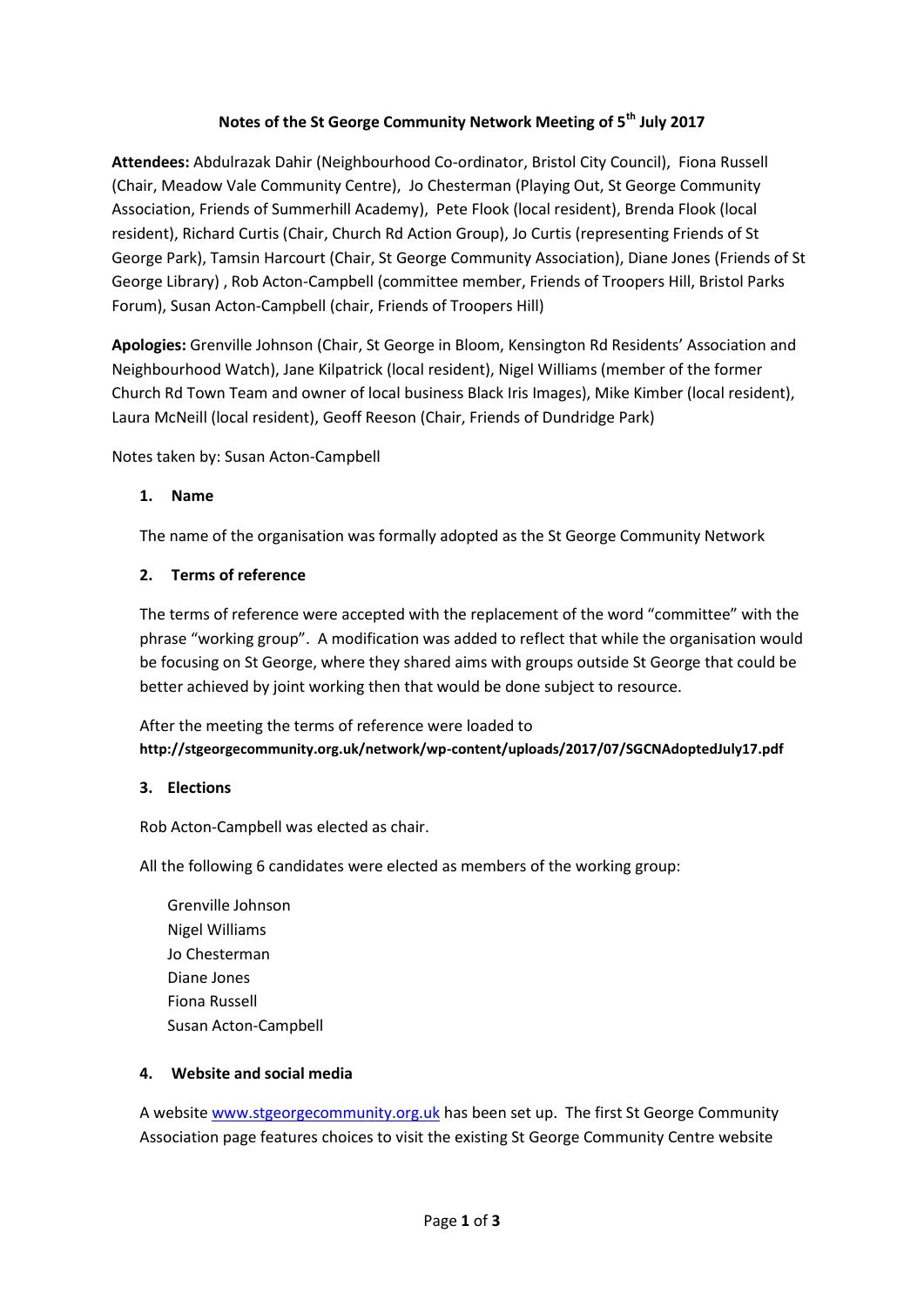<http://stgeorgecc.blogspot.co.uk/> or the St George Community Network site http://stgeorgecommunity.org.uk/network/

Options for Facebook page names were discussed but due to a lack of the preferred name being available after the meeting the Facebook page is now

<https://www.facebook.com/StGeorgeCommunityNetwork/>

and Twitter is @StGeorgeCNet <https://twitter.com/stgeorgecnet>

## **5. Logo**

The logo was discussed and after the meeting Tamsin and Jo provided a logo agreed to be very effective and functional.

# St George<br>Community<br>Network

## **6. Community noticeboards**

Currently population of the local community noticeboards is by anyone who notes the details of the list of community noticeboards on<http://www.stgeorgenp.org.uk/contacts/> or by Susan Acton-Campbell. There has never been funding for printing and laminating notices, nor the supply of magnets to keep the notices in place. This has been done at Susan's personal cost. Susan to discuss with Tamsin alternatives for a more sustainable system.

# **Action(1) Susan/Tamsin**

There is currently no council funding available to repair noticeboards if they are damaged.

# 7. **Funding**

Currently other than a few pounds donated at the public meeting on Wednesday  $22^{nd}$  June the group has no funds. Bristol City Council's discussions about Wellbeing funding, funds to hold meetings and publicise the groups replacing neighbourhood partnerships and the allocation of Community Infrastructure Levy (CIL) monies are still ongoing.

Richard Curtis mentioned that there had been funding available from Quartet to support the start up of new community groups, including meeting room hire, paper, printing etc.